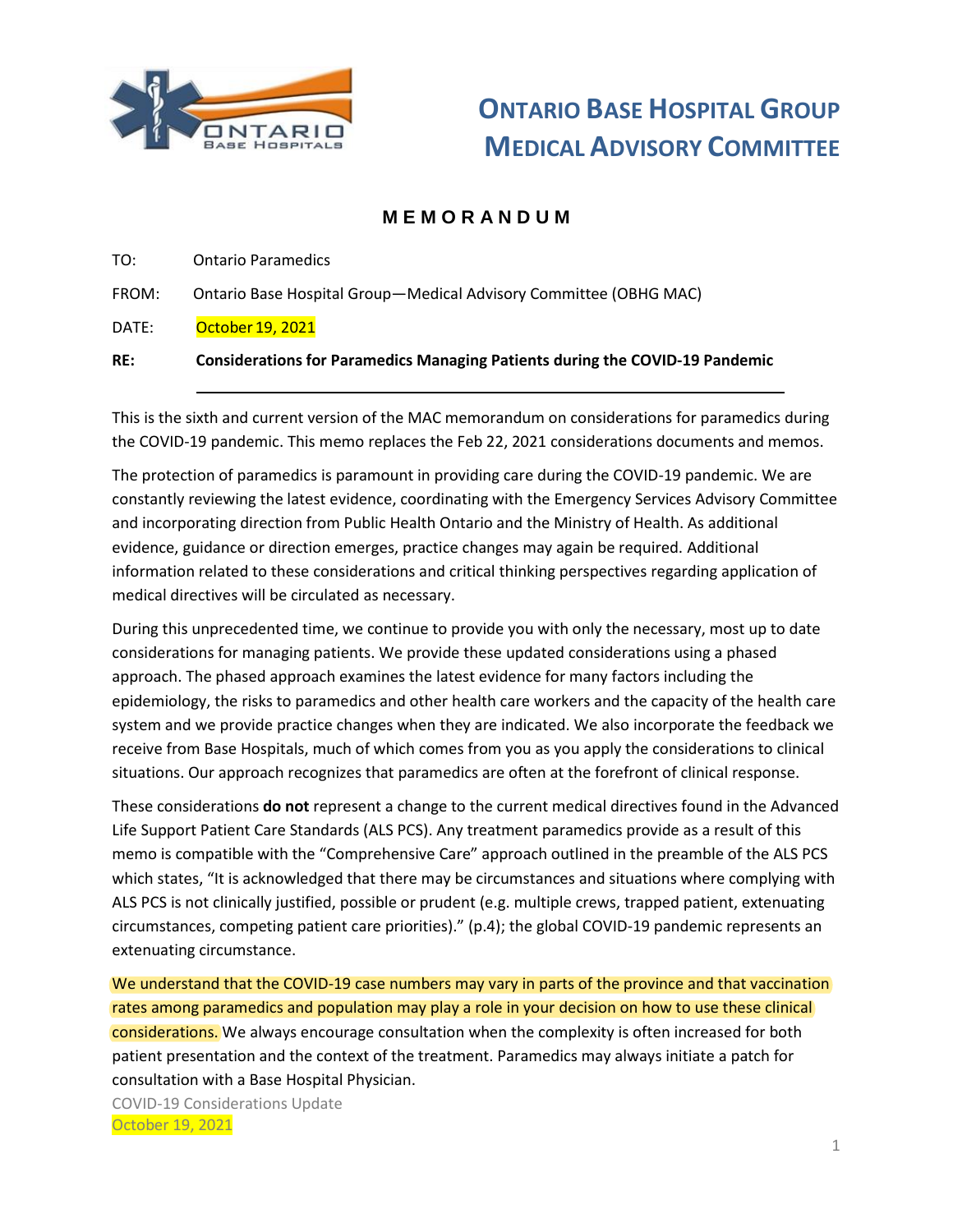

We appreciate and use the feedback you are providing to your Regional Base Hospital about clinical issues. Please continue to ask your base hospital questions and provide comments on the COVID-19 issues that are important to you. Thank you for your on-going commitment to providing excellent patient care during these exceptional times.

## Table of Contents

| 1. |  |  |
|----|--|--|
| 2. |  |  |
| 3. |  |  |
| 4. |  |  |
| 5. |  |  |
| 6. |  |  |
|    |  |  |
| 1. |  |  |
| 2. |  |  |
| 3. |  |  |
| 4. |  |  |
| 5. |  |  |
| 6. |  |  |
| 7. |  |  |
|    |  |  |
|    |  |  |
|    |  |  |
|    |  |  |
|    |  |  |
|    |  |  |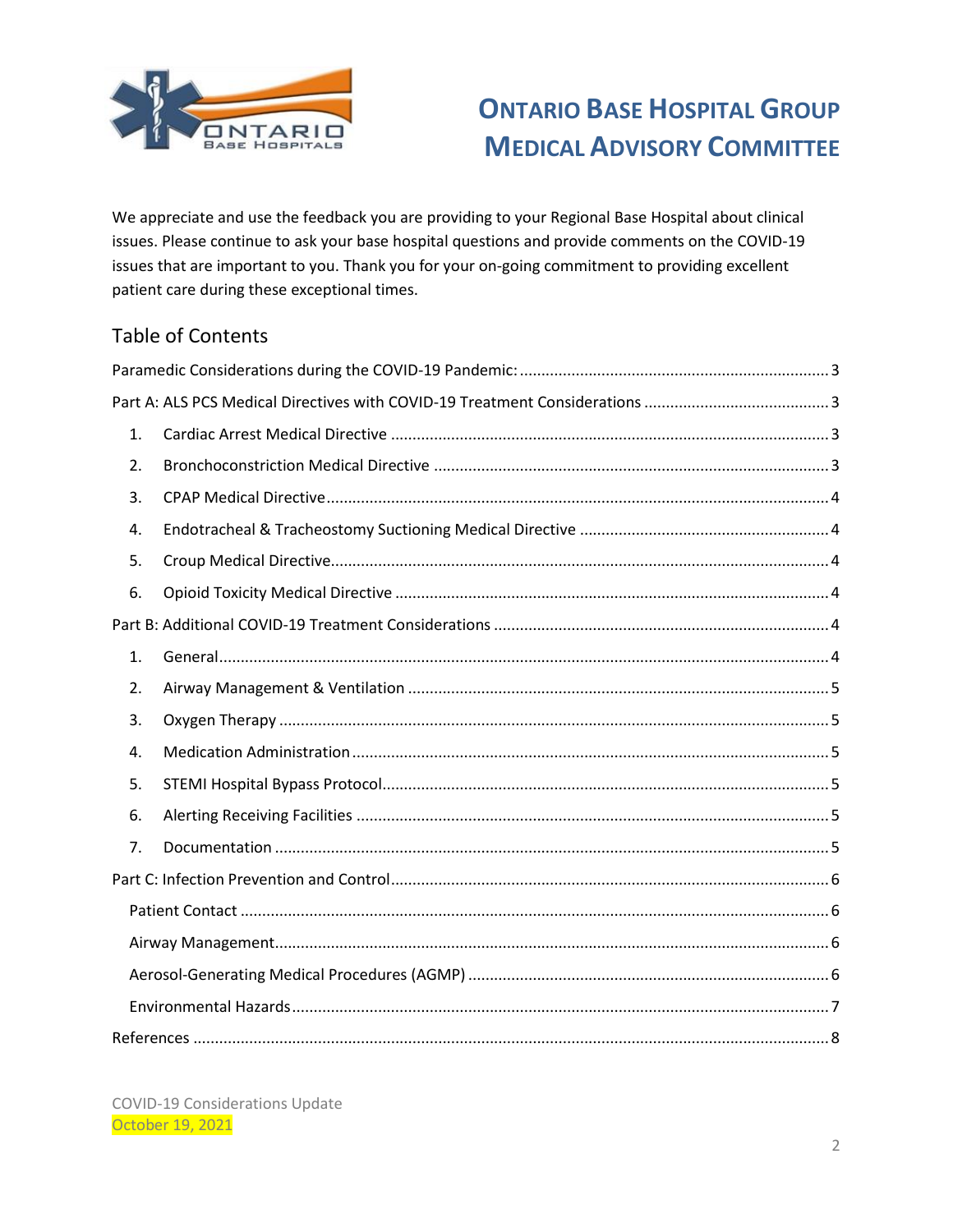

## <span id="page-2-0"></span>**Paramedic Considerations during the COVID-19 Pandemic:**

## **Directions for use of these considerations**

- Paramedics may use these recommendations in **all patients with respiratory symptoms or in cardiac arrest, regardless** of COVID screening.
- Paramedics should continue to provide other patient care not specified in the present memo as outlined in the Patient Care Standards and in line with the current Medical Directives. Paramedics can consult with the Base Hospital Physician (online medical consultation/patch) for advice at any time regarding treatments regardless of COVID-19 status.

## <span id="page-2-1"></span>**Part A: ALS PCS Medical Directives with COVID-19 Treatment Considerations**

<span id="page-2-2"></span>1. Cardiac Arrest Medical Directive

#### Paramedics may:

- a. Insert an advanced airway as soon as feasible.
- b. Use either SGA (if available and authorized) or oral ETT as options for advanced airways.
	- When an SGA is used, the gastric/suction port should be occluded prior to insertion.
- c. Use the advanced airway technique with which the paramedic is most comfortable.
- d. Withhold chest compressions **only** during advanced airway insertion.
- <span id="page-2-3"></span>2. Bronchoconstriction Medical Directive

#### Salbutamol

Previous advice regarding salbutamol is no longer required; the medical directive addresses what to do in cases of suspected Febrile Respiratory Illness.

### Epinephrine

Paramedics should consider:

a. Withholding the administration of IM epinephrine for patients **≥ 50 years old** presenting with bronchoconstriction.

#### **Rationale:**

- Bronchoconstriction and wheezes may present due to many different underlying clinical conditions, especially as age increases. At 50 years old and above, there is a higher incidence of combined disease pathways. Bronchoconstriction in this population may include acute exacerbation of chronic obstructive pulmonary disease (AECOPD), chronic asthma, pneumonia, CHF, acute cardiogenic pulmonary edema and others.
- Without specialised testing, knowledge and equipment, differentiation of the condition contributing to respiratory distress and bronchoconstriction is difficult. For paramedics, this means that **bronchoconstriction in older patients should be considered in most cases, to have no specific cause - even in the presence of wheezes or when patients report having asthma**.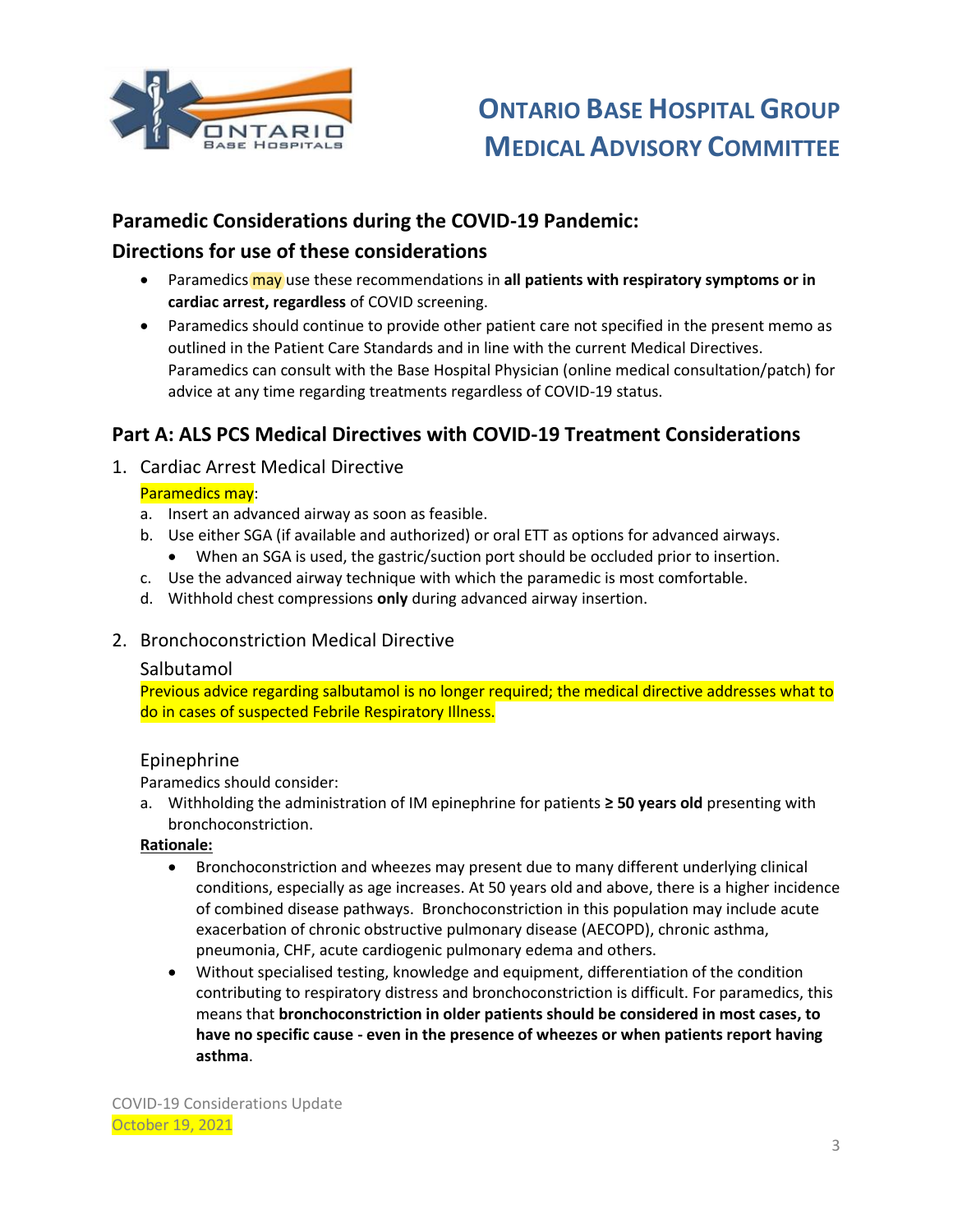

- Over the last seven months, the OBHG MAC has noted an increased use of IM epinephrine for patient's ≥ 50 years old, in the context of the Bronchoconstriction medical directive, and evidence suggests that these patients may be at **increased risk of cardiovascular complications**<sup>1</sup> . Therefore, in the context of **bronchoconstriction to have no specific cause,** there is little evidence of clinical benefit and some **evidence suggestive of potential severe**  complications for patients who are  $\geq$  50 years old<sup>1</sup>.
- Consider withholding IM Epi in ≥ 50 years of age in the undifferentiated SOB patient, but if one chooses to go ahead with its use, please justify the rationale within documentation.
- IM epinephrine has been shown to be safe for patients less than 50 years old, with severe respiratory distress, bronchoconstriction and a history of asthma **without** other contributing cardiorespiratory comorbidities.
- Administer a maximum of 2 doses of IM epinephrine with a 5-minute interval between doses.

**In anaphylaxis, paramedics should continue to use IM epinephrine as per the ALS PCS for patient's of all ages as the benefits outweigh the risks of adverse events.**

<span id="page-3-0"></span>3. CPAP Medical Directive

Paramedics may withhold CPAP if alternative treatments are available/appropriate.

<span id="page-3-1"></span>4. Endotracheal & Tracheostomy Suctioning Medical Directive

Paramedics should consider, **in all cases**, withholding suction via an endotracheal or tracheostomy tube unless using a closed system suction catheter.

<span id="page-3-2"></span>5. Croup Medical Directive

Previous advice regarding croup medical directive is no longer required, please revert back to ALS PCS Croup Medical Directive.

<span id="page-3-3"></span>6. Opioid Toxicity Medical Directive

Paramedics may:

- a. Administer naloxone in patients with opioid toxicity and inadequate spontaneous respirations without the requirement of an "inability to adequately ventilate."
- b. Withhold intra-nasal (IN) administration of medications when alternative routes exist.

## <span id="page-3-4"></span>**Part B: Additional COVID-19 Treatment Considerations**

<span id="page-3-5"></span>1. General

Paramedics should don the appropriate PPE for all airway procedures, all cardiac arrests and all patients with respiratory symptoms or hypoxia (SpO2 < 92%) in addition to all patients who have a positive screen for COVID-19.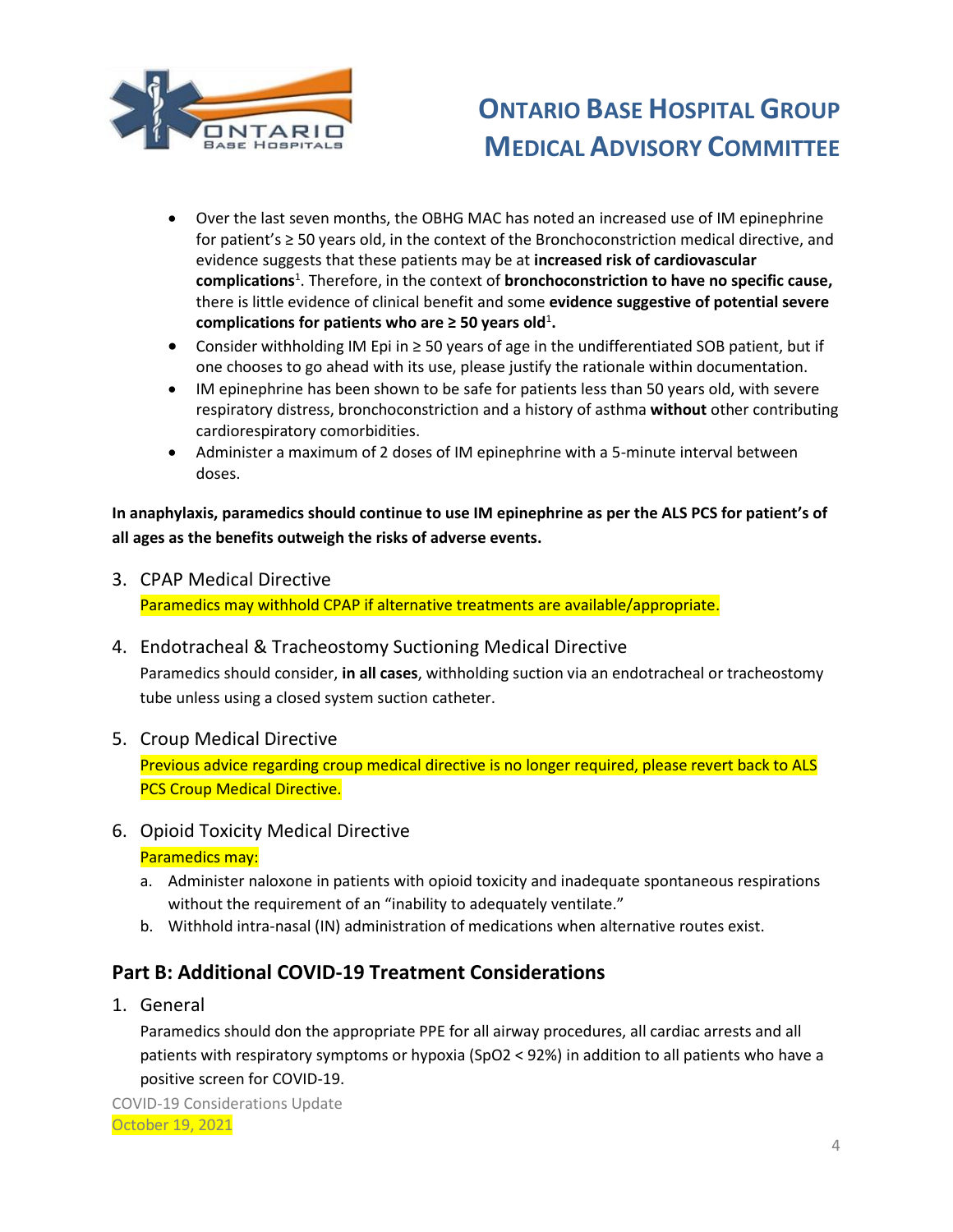

### <span id="page-4-0"></span>2. Airway Management & Ventilation

#### Paramedics may:

- a. Withhold manual ventilation in any spontaneously breathing patient unless severe hypoxia  $(SpO<sub>2</sub> < 85%)$  is not improving with other therapies.
	- Maintaining a tight seal of the mask to the patient's face if using a face mask for manual ventilation.
- b. Apply an in-line filter as close to the patient as possible when providing manual ventilation.
- c. Pause manual ventilation briefly via BVM with face mask or SGA when transporting a patient through long term care homes, hospital hallways, or other enclosed public buildings.
	- Clinical judgement will be required for long extrication times and the need for ventilation.
	- Always consider the risk to bystanders without appropriate PPE.

#### <span id="page-4-1"></span>3. Oxygen Therapy

In hypoxic patients, paramedics should:

- a. Use a maximum of 6 L/min oxygen via nasal cannula.
- b. Preferentially use high concentration/low flow masks with a hydrophobic submicron filter for adult patients who require high concentration oxygen.
- c. Preferentially use pediatric high concentration/low flow masks, if available, with a hydrophobic submicron filter for pediatric patients who require high concentration oxygen.
- d. Avoid oxygen delivery rates  $\geq 16$  L/min via a non-rebreather mask or BVM.

#### <span id="page-4-2"></span>4. Medication Administration

Paramedics should:

- a. Withhold endotracheal medications **in all cases.**
- b. Withhold intra-nasal (IN) and buccal administration of medications when alternative routes exist.

## <span id="page-4-3"></span>5. STEMI Hospital Bypass Protocol Revert to local STEMI by-pass protocols.

<span id="page-4-4"></span>6. Alerting Receiving Facilities Follow local policy.

### <span id="page-4-5"></span>7. Documentation

Paramedics should consider:

a. Documenting on the Ambulance Call Report (ACR) the information that led to the conclusion the patient had a COVID-19 positive screen.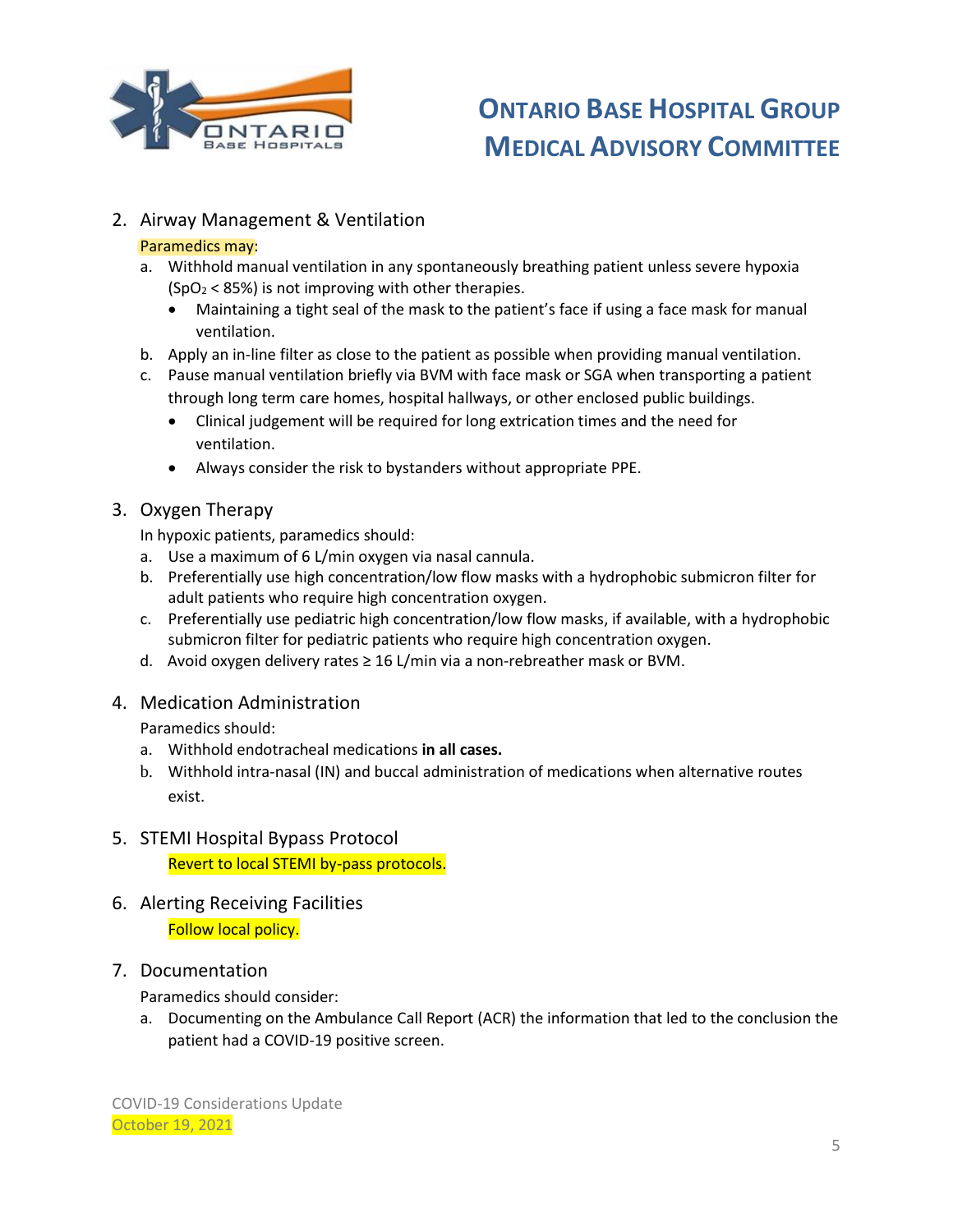

- b. Documenting the results of the "COVID-19 Screening Tool for Paramedics" using the ACR codes found in the training bulletin. A patient who "fails" the screening is a **positive** screen for possible COVID-19.
- c. Documenting on the ACR the clinical findings and the circumstances of any care where the paramedic did not apply the current patient care standards and/or considerations during the COVID-19 pandemic.

## <span id="page-5-0"></span>**Part C: Infection Prevention and Control**

OBHG MAC considers the risks for infection transmission and multiple levels of hazard control in creating considerations for paramedics. Here, we present a brief summary of the known and suspected risks associated with paramedic care. In all cases, paramedics should use appropriate PPE as specified by their employer.

### <span id="page-5-1"></span>Patient Contact

- When treating patients who have COVID-19, droplets are a known risk for transmission of the virus that produces the disease.
- Patients who are coughing, present an increased risk to paramedics of exposure to droplets and can produce some aerosols<sup>2</sup>.
- Risk of transmission is a continuum and not only related to specific procedures. Paramedics must always remain vigilant and follow the recommended precautions to reduce this risk.

### <span id="page-5-2"></span>Airway Management

- All airway management strategies are a potential risk for coming into contact with secretions.
- Contact with the secretions of a patient who has the virus responsible for COVID-19 is a risk for infection.
- Paramedics should limit contact with secretions while providing appropriate care.

### <span id="page-5-3"></span>Aerosol-Generating Medical Procedures (AGMP)

- The risk of exposure to the virus that causes COVID-19 (SARS-CoV-2) increases during AGMPs in patients who are infected.
- The Ontario Provincial Infectious Diseases Advisory Committee (PIDAC) has released specific guidance as to what is considered to be an AGMP. Note that patients can generate their own aerosols through normal respirations that increases when coughing. Droplet and contact PPE are indicated for all respiratory patients. Airborne precautions are indicated for AGMPs.

#### Known AGMPs<sup>3</sup> as per the Ontario Provincial Infectious Diseases Advisory Committee:

- Endotracheal intubation or SGA insertion including during cardiopulmonary resuscitation.
- Manual ventilation using the BVM (except following ETT placement with viral filter in place).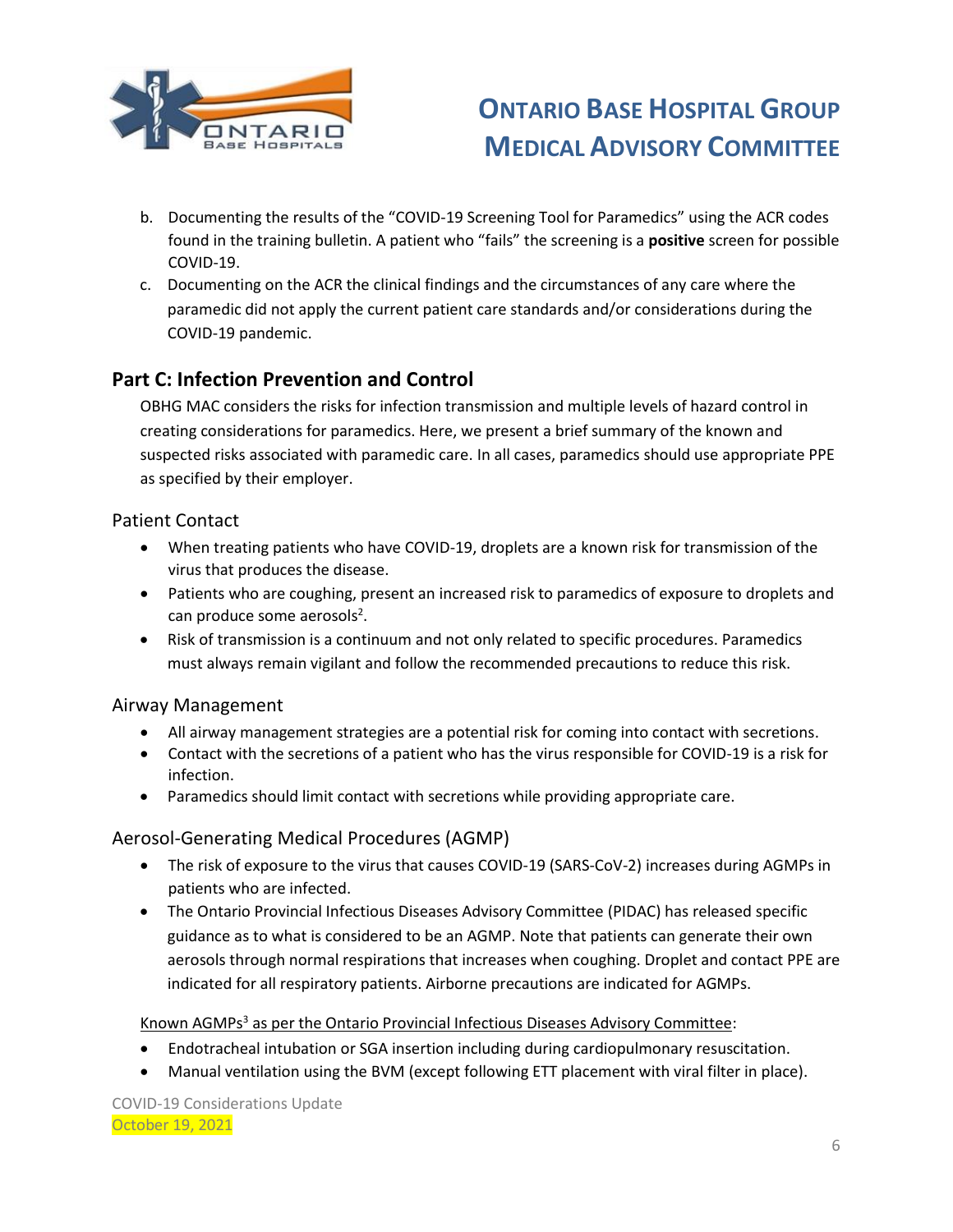

- CPAP.
- Open system airway suctioning (excluding the oral cavity).
- Nebulized medication administration.

#### Non AGMPs as per Ontario Provincial Infectious Diseases Advisory Committee:

- Defibrillation.
- Chest compressions (without airway management).
- **•** Intra-nasal medication administration.

#### <span id="page-6-0"></span>Environmental Hazards

- Contamination of surfaces with infectious droplets or other body fluids near an infected COVID-19 patient is possible<sup>4</sup>.
- Equipment used during patient care may come into contact with droplets produced by the patient. Paramedics may be exposed to these droplets during interventions.
- Paramedics should follow the guidance of their service for infection prevention and control policies and procedures.

Best Regards,

Dr. Jason Prpic, CCFP(EM) Co-Chair OBHG MAC Medical Director HSN Centre for Prehospital Care Associate Professor, Emergency Medicine, NOSM jprpic@hsnsudbury.ca

Andy Benson Co-Chair OBHG MAC Clinical Manager Central East Prehospital Care Program

abenson@lh.ca

On behalf of the Ontario Base Hospital Group Medical Directors:

| Dr. Michael Feldman | Dr. Matt Davis     |
|---------------------|--------------------|
| Dr. Paul Miller     | Dr. Richard Dionne |
| Dr. Phil Moran      | Dr. Adam Exley     |